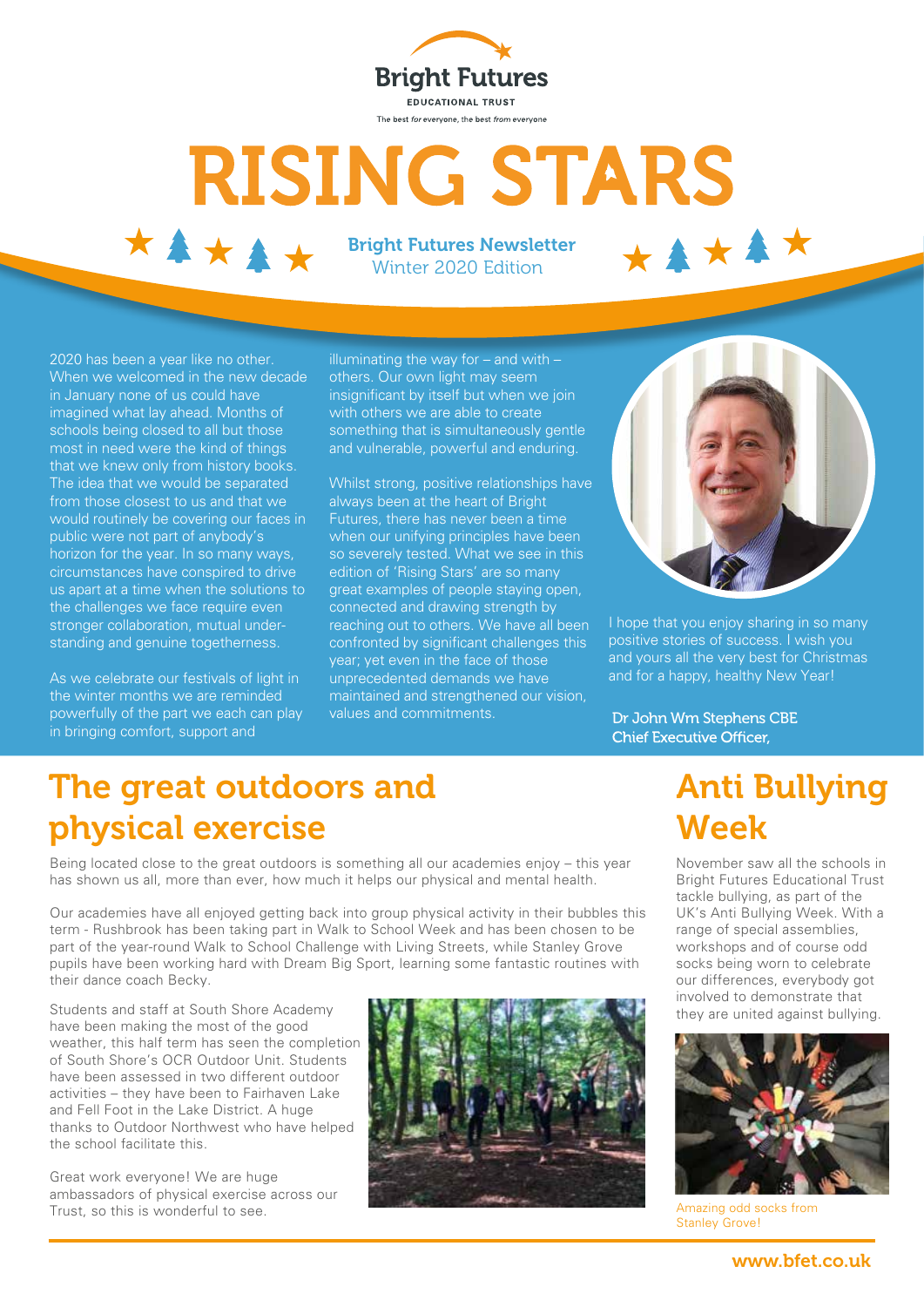What a year to start school! With bubbles, isolations and whole different ways of 7 learners across our Trust. Luckily our specialist teams of staff have been able to help them settle in.

One example is this lovely display at and shares their thoughts on how they have found their feet at their new school. The staff have been using 'The Colour youngsters talk about their feelings and express their emotions.



Well done everyone – a fantastic and well deserved accolade.

#### Well done to all our school starters

# \*\*\*\*\*\*\*\*\*\*\*\*\*\*

# Page 2 Page 3

### Fundraising across the Trust

### AGGS is School of the Decade

Altrincham Grammar School for Girls has been named the Northwest State Secondary School of the Decade in The Sunday Times' Parent Power Schools Guide 2021.

This has been achieved through the hard standards, who value their students and encourage them to develop their potential to the full.

This has not been an easy year, so it is heart-warming to see pupils from across the Trust think of children who are less fortunate. This term has seen a number of fundraising initiatives, with time spent supporting fantastic endeavours such as Marcus Rashford's school meals campaign and monies raised for Children in Need, Children in Poverty and Save the Children.

A special mention must go to Marton Year 5 pupil Bailey, who single handedly raised money for Brian House Children's Hospice just north of Blackpool. Through baking cakes, painting, decorating and approaching local businesses, he donated over £250. A fantastic thing to do - we are all very proud.

Our vision is the best for everyone and the best from everyone - and this extends beyond academic and sporting achievements: it is embodied through our thoughts and our actions within the wider community.

Well done everyone, for helping others.

### South Shore is an Eco-School

Congratulations to South Shore Academy – the school has been given Eco-School status.

The Eco-Schools Programme is a pupil-led, hands-on learning programme that gets the whole school and the wider community involved in exciting environmental projects.

The students and staff at South Shore have worked very hard to become a registered Eco-School, creating a committee, carrying out reviews, building an action plan with curriculum links that involves everyone, and applying robust measuring, monitoring and evaluation systems. There is a seven-step process to complete in order to be recognised as an Eco-School and South Shore pupils now join millions of others from 68 countries in creating change for the benefit of future generations.

> believe they managed to get to that point in such a short space of time. They should be so proud of themselves, especially after the challenges they have faced this term. Watching this has been a highlight of the last few months for me!









The Eco-Schools Programme empowers pupils, raises environmental plans and also creates financial savings for schools. It engages the wider local community, links to the curriculum and can help deliver Ofsted requirements.

A team of South Shore students will be volunteering their time to work on a number of projects to help support the environment. They will work on the action plan of targets as well as review all Eco based topics to gain the Bronze Green Flag award.

A great initiative.

# Oak National Academy

The Alliance for Learning is very proud to have been chosen to provide the PSHE (RSHE) curriculum and lessons for the Oak National Academy. This work is in addition to our successful designation as an RSHE Train the Trainer Hub and will involve the development of the overall PSHE curriculum, schemes of work, resources and lesson delivery around this vital area of education.

Oak National Academy is an online classroom and resource hub created by teachers, for teachers. It provides nearly 10,000 high quality video lessons and resources, with content for the full academic year across primary, secondary and specialist schools. It was created in April 2020 as a national response to the pandemic, with teachers and education experts creating online lessons. In its first term 4.7 million users accessed 20 million lessons. It is staying open for all of 2020/21 to support contingency planning, remote and in-school teaching.

It's very exciting for The Alliance for Learning to be one of the sector wide organisations contributing to this national initiative that allows students to keep on learning in the face of the ongoing Covid 19 crisis. Self-isolating students need to access the full range of curriculum content including PSHE, and this content is even more important in challenging times for health and wellbeing.

# Melland takes to the stage

A standing ovation for Melland students who joined hundreds of cast members from every corner of the UK at the end of November, to come together in one unique night of theatre. The Coram Shakespeare Schools Festival held One Night of Shakespeare to give students the opportunity to showcase their achievements, develop their literacy skills, reinvigorate their communication and performance skills and work as a team. With the temporary closure of the UK's theatres, Melland High School pre-recorded their performances (of Hamlet) and uploaded them to the school website, using many drama techniques such as still image, space and levels.

The senior Shakespeare Festival coordinator sent the following feedback after viewing the production:

# Black History Month

October was Black History Month and while all our academies embrace Black history throughout the year, the month does provide a good opportunity to focus even further on the subject.

For example, at Cedar Mount Academy, Black historian Linford Sweeney delivered workshops to Y10 called 'Introducing Black History', 'Ancient African Cultures and 'Enslavement, Resistance and Revolution'. The students also had a philosophy lesson at the University of Manchester which was followed by a Q&A where they learnt what life was like for Black students at university.

Y11 took part in a Zoom lecture from PhD student Parise Carmichael-Murphy on 'Grime and Black British Identity'. They learnt about social identity, what it means to be British and the meaning of the song 'Black' by Dave. Traditional outfits brought a whole range of wonderful vibrant colours to the school grounds and the library presentation was created from books exploring and celebrating Black history and culture.

Staff displayed their black heroes on classroom and office doors – and prominent figures such as Len Johnson, Kath Locke, Darcus Howe, Candice-Carty Williams and Marcus Rashford have been discussed in lessons.



Well done Bailey from Marton Primary Year 5!

Eco-Schools